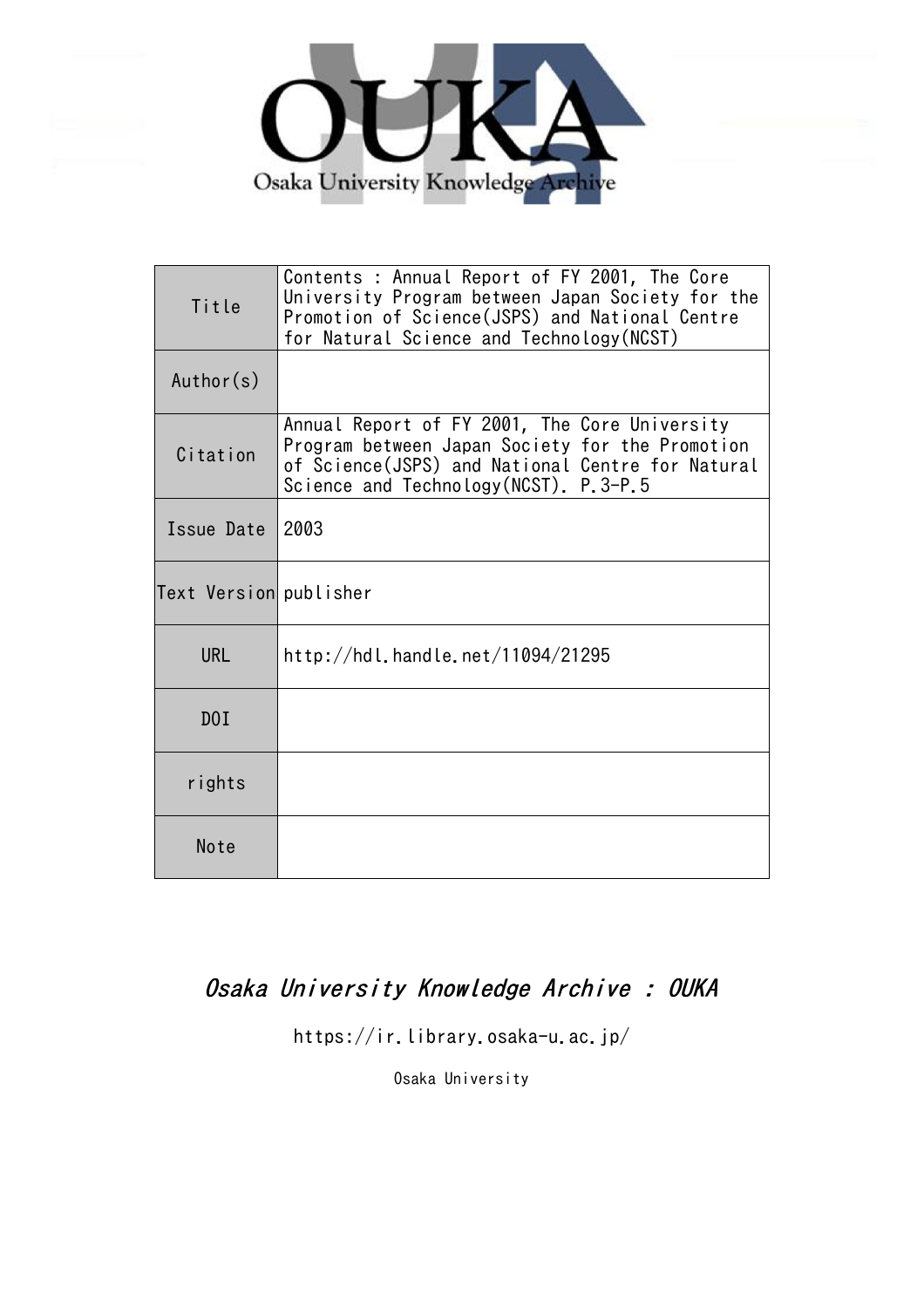## Contents

|             | 1) The Vietnam - Japan Workshop on Groundwater Contamination 2001                                                                                                                                       |              |
|-------------|---------------------------------------------------------------------------------------------------------------------------------------------------------------------------------------------------------|--------------|
| Session I   | Ground water pollution in HCM City and its prevention - Case study<br>Tran Van Xuan                                                                                                                     | $\mathbf{1}$ |
|             | Ground water pollution at the northern part of HoChiMinh City<br>Huynh Ngoc Sang, Vo Thi Kim Loan et.al,                                                                                                | 8            |
|             | Groundwater contamination in Hanoi City due to ammonia, arsenic, iron and<br>organic matter<br>Satoshi Takizawa, Tran Thi Viet Nga, Masafumi Inoue and Khatiwada Nawa Raj                               | 12           |
| Session II  |                                                                                                                                                                                                         |              |
|             | Nitrate leaching under intensive farming and such influencing factors as type of<br>fertilizer and soil<br>Morihiro Maeda                                                                               | 18           |
|             | Biological purification of groundwater polluted with nitorogenous compounds<br>Kenji Furukawa, Rouse D. Joseph, Zafar I. Bhatti, Kenkoh Sumida and Mami Ohta                                            | 26           |
|             | Biological ammonia removal by submerged aerated filter from Hanoi ground water<br>Cao The Ha, Pham Hung Viet, B. V. Chien, N. Q. Hoa, N. V. Khoi, D. T. Tuyet,<br>T. M. Long, T. H. Nhue                | 32           |
| Session III |                                                                                                                                                                                                         |              |
|             | Arsenic distribution in nature and the environmental pollution by arsenic in<br>Vietnam<br>Mai Trong Nhuan, Pham Hung Viet                                                                              | 40           |
|             | Pollution of groundwater by leachate from Dong Thanh landfill disposal site<br>Nguyen Thi Anh Mai, H. A. Nguyen, Q. B. Tran, D. V. Nguyen, H. T. To,<br>T. M. Nguyen, N. T. Tran, D. T. Do, T. T. Diep  | 48           |
|             | Groundwater treatment technologies for the national program "Clean water and<br>environmental sanitary" of HoChiMinh City and southern provinces<br>Lam Minh Triet, Mai Tuan Anh, and Nguyen Thanh Hung | 52           |
| Session IV  | Bioremediation of groundwater polluted with chlorinated ethylenes<br>Michihiko Ike, Masanori Fujita                                                                                                     | 59           |
|             | Modeling and simulation of bioremediation by phenol-degrading bacteria for TCE-<br>contaminated groundwater<br>Satoshi Soda, K. Yamaguchi, M. Ike, M. Fujita                                            | 67           |
|             | 2) General Seminar on Environmental Science and Technology Issues Related to Urban and<br>Coastal Zone Development                                                                                      |              |
| Topic 1     |                                                                                                                                                                                                         |              |
|             | Air pollution caused by exhaust gas from 2 cycle engine in Vietnam<br>Yasuaki Maeda*, Kiyoshi Imamura, Tran Thi Ngoc Lan, Nguyen Thi Phuong Thao,<br>Vu Duc Nam and Pham Hung Viet                      | 75           |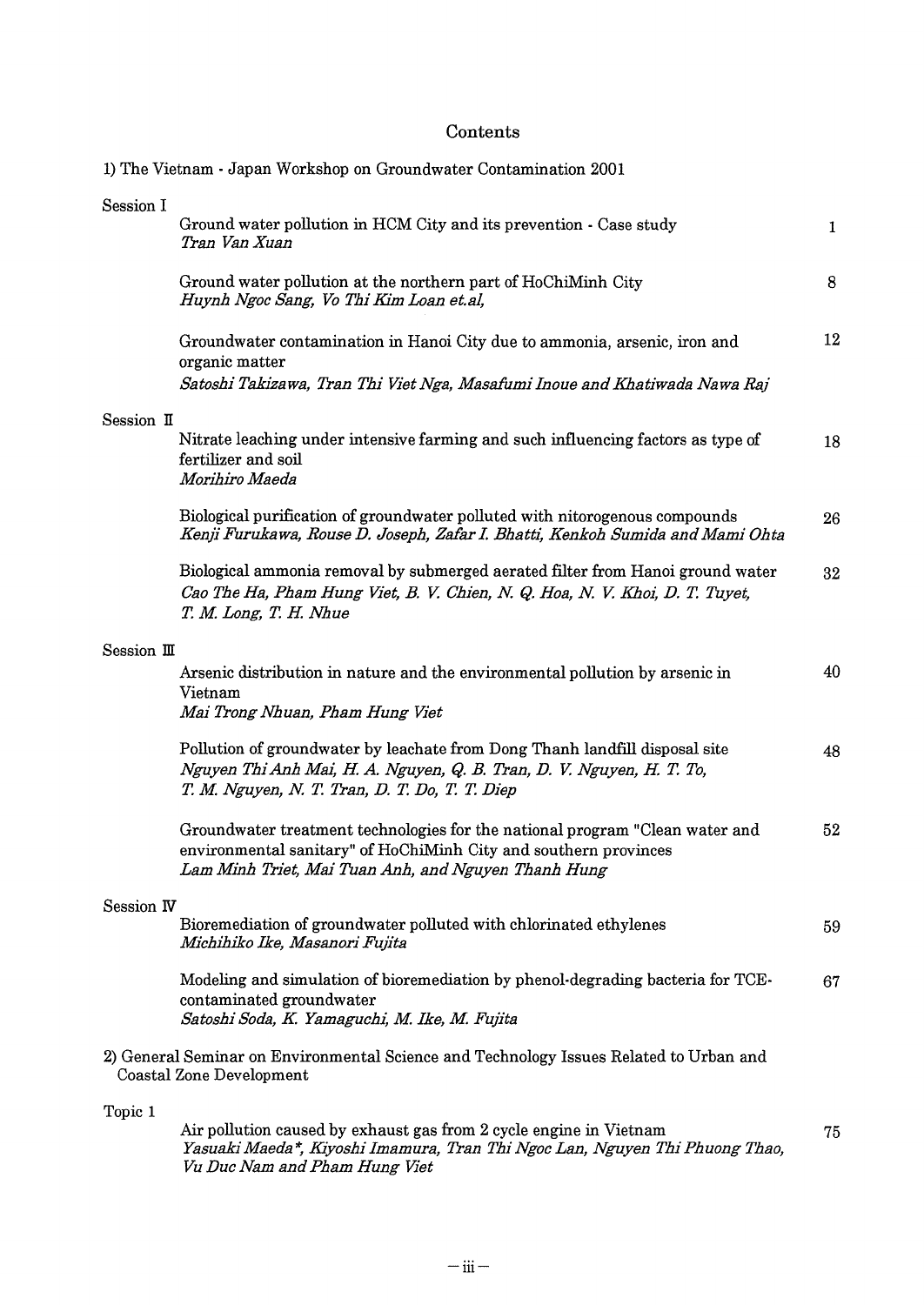| Some results of air monitoring quality in Hanoi and assessment of air monitoring<br>methods used in Vietnam<br>Nguyen Thi Phuong Thao*, Yasuaki Maeda, Ta Duc Hoan, Tran Quoc Trung,<br>Tsujino Yoshio, Kiyoshi Imamura, Nguyen Trong Truc, Pham Hai Long,<br>Nguyen Quang Trung, and Ta Thuy Nguyen | 81  |
|------------------------------------------------------------------------------------------------------------------------------------------------------------------------------------------------------------------------------------------------------------------------------------------------------|-----|
| Investigation of arsenic contamination in ground water in Hanoi area<br>Pham Hung Viet*, Le Van Chieu, Tran Hong Con, M. Berg, W. Giger and Yuta Yasaka                                                                                                                                              | 86  |
| Determination of arsenic (III and V) by anodic stripping Voltammetry on gold<br>film electrode<br>Nguyen Van Hop, Tran Cong Dung, Nguyen Hai Phong, Hoang Thai Long,<br>Nguyen Quang Le, Tu Vong Nghi                                                                                                | 94  |
| Preliminary survey of arsenic concentrations in waters of different sources in<br>HoChiMinh City and other provinces<br>Dr. Tech.Sc.Bui Cach Tuyen, Chem.Eng.Le Do Hien, B.Sc.Le Dinh Thang                                                                                                          | 102 |
| Adsorptive cathodic stripping voltammetric determination of several heavy metals<br>(Ni, Co, Cu, Pb) in natural waters<br>Tu Vong Nghi*, Hoang Tho Tin, Pham Hung Viet, Chu Xuan Quang, Pham Dinh Cong<br>and Nguyen Van Hop                                                                         | 105 |
| Development of polyrrole thin film based solid-contaction selective electrodes for<br>nitrate and nitrite<br>Do P. Quan*, Chu X. Quang, Le The Duan and Pham Hung Viet                                                                                                                               | 110 |
| Persistent organochlorine residues and their bioaccumulation profiles in resident<br>and migratory birds from north Vietnam<br>Shinsuke Tanabe, Tu Binh Minh*, Nguyen Duc Hue, and Vo Qui                                                                                                            | 116 |
| Geochemical sedimentary evolution features of the processes of formation,<br>development and degradation of mangrove forests in Namdinh coastal region,<br>Vietnam<br>Mai Trong Nhuan* and Nguyen Thi Minh Ngoc                                                                                      | 137 |
| Topography change around river mouth<br>Ichiro Deguchi, Susumu Araki*, and member of Topic-2                                                                                                                                                                                                         | 149 |
| Sediment budget and erosion assessmet of the Haihau coastal zone, Namdinh<br>province, northern Vietnam<br>Mai Trong Nhuan, Do Minh Duc, Dao Manh Tien*, I. Deguchi, and K. Nakastuji                                                                                                                | 158 |
| Environmental sensitivity categories for the shoreline from muine to the mouth of<br>Tien river in response to oil spill hazard<br>Huynh Thi Minh Hang*, and Bui Trong Vinh                                                                                                                          | 166 |
| Ecological rehabilitation and restoration of mangrove forests and coastal swamp<br>ecosystems in Vietnam<br>Yoshiaki Kitaya*, Kunio Suzuki, and Toyohiko Miyagi                                                                                                                                      | 172 |
| Lakescape under urban development in Dong Da district, Hanoi city<br>Nguyen Cao Huan, Phan Duy Nga*, Truong Quang Hai, Tran Anh Tuan,<br>and Kunihiro Narumi                                                                                                                                         | 181 |
| Determination of variable law of the turbulnet diffusion parameters with time<br>interval in the air environment in Vietnam<br>Pham Ngoc Ho*, and Pham Thi Viet Anh                                                                                                                                  | 185 |
|                                                                                                                                                                                                                                                                                                      |     |

Topic 2